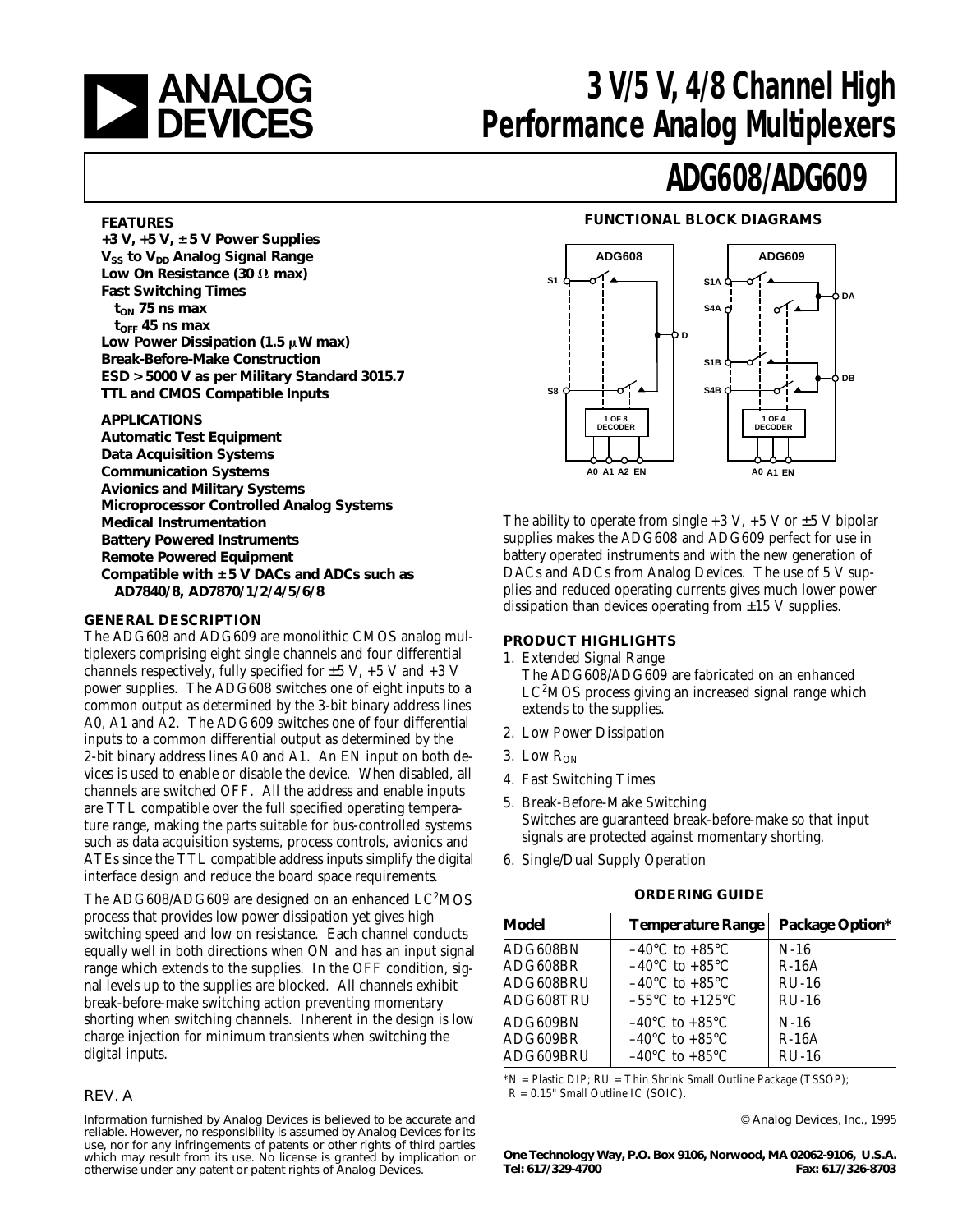# **ADG608/ADG609–SPECIFICATIONS**

## **DUAL SUPPLY<sup>1</sup>** ( $V_{DD} = +5$  V  $\pm$  10%,  $V_{SS} = -5$  V  $\pm$  10%, GND = 0 V, unless otherwise noted)

| <b>Parameter</b>                                                                                                                                                                                                              | <b>B</b> Version                                                                                   |                                                  |                                                                                                         | <b>T</b> Version                                      |                                                                              |                                                                                                                                                                                                                                      |
|-------------------------------------------------------------------------------------------------------------------------------------------------------------------------------------------------------------------------------|----------------------------------------------------------------------------------------------------|--------------------------------------------------|---------------------------------------------------------------------------------------------------------|-------------------------------------------------------|------------------------------------------------------------------------------|--------------------------------------------------------------------------------------------------------------------------------------------------------------------------------------------------------------------------------------|
|                                                                                                                                                                                                                               | +25°C                                                                                              | $-40^\circ$ C to<br>$+85^{\circ}C$               |                                                                                                         | $+25^{\circ}$ C $-55^{\circ}$ C to<br>$+125^{\circ}C$ | <b>Units</b>                                                                 | <b>Test Conditions/</b><br><b>Comments</b>                                                                                                                                                                                           |
| <b>ANALOG SWITCH</b><br>Analog Signal Range<br>$R_{ON}$                                                                                                                                                                       | 22<br>30                                                                                           | $V_{SS}$ to $V_{DD}$<br>35                       | 22<br>30                                                                                                | $V_{SS}$ to $V_{DD}$<br>40                            | V<br>$\Omega$ typ<br>$\Omega$ max                                            | $-3.5$ V $\leq$ V <sub>S</sub> $\leq$ +3.5 V, I <sub>S</sub> = -1 mA;<br>$V_{DD}$ = +4.5 V, $V_{SS}$ = -4.5 V;<br><b>Test Circuit 1</b>                                                                                              |
| $\Delta R_{ON}$<br>$R_{ON}$ Match                                                                                                                                                                                             | 5<br>2                                                                                             | 6<br>3                                           | 5<br>$\boldsymbol{2}$                                                                                   | 6<br>3                                                | $\Omega$ max<br>$\Omega$ max                                                 | $-3$ V $\leq$ V <sub>S</sub> $\leq$ +3 V, I <sub>DS</sub> = -1 mA;<br>$V_{DD}$ = +5 V, $V_{SS}$ = -5 V<br>$V_s = 0 V$ , $I_{DS} = -1 mA$ ;<br>$V_{DD}$ = +5 V, $V_{SS}$ = -5 V                                                       |
| <b>LEAKAGE CURRENTS</b><br>Source OFF Leakage I <sub>S</sub> (OFF)<br>Drain OFF Leakage I <sub>D</sub> (OFF)<br><b>ADG608</b><br>ADG609<br>Channel ON Leakage I <sub>D</sub> , I <sub>S</sub> (ON)<br><b>ADG608</b><br>ADG609 | $\pm 0.05$<br>$\pm 0.5$<br>$\pm 0.05$<br>$\pm 0.5$<br>$\pm 0.5$<br>$\pm 0.05$<br>±0.5<br>$\pm 0.5$ | $\pm 2$<br>$\pm 2$<br>$\pm 1$<br>$\pm 3$<br>±1.5 | $\pm 0.05$<br>$\pm 0.5$<br>$\pm 0.05$<br>$\pm 0.5$<br>$\pm 0.5$<br>$\pm 0.05$<br>$\pm 0.5$<br>$\pm 0.5$ | ±10<br>±10<br>±5<br>±20<br>±10                        | nA typ<br>nA max<br>nA typ<br>nA max<br>nA max<br>nA typ<br>nA max<br>nA max | $V_{DD}$ = +5.5 V, V <sub>SS</sub> = -5.5 V<br>$V_D = \pm 4.5$ V, $V_S = \mp 4.5$ V;<br><b>Test Circuit 2</b><br>$V_D = \pm 4.5$ V, $V_S = \mp 4.5$ V;<br><b>Test Circuit 3</b><br>$V_S = V_D = \pm 4.5 V;$<br><b>Test Circuit 4</b> |
| <b>DIGITAL INPUTS</b><br>Input High Voltage, VINH<br>Input Low Voltage, VINL<br><b>Input Current</b><br>$I_{INL}$ or $I_{INH}$<br>C <sub>IN</sub> , Digital Input Capacitance                                                 | 5                                                                                                  | 2.4<br>0.8<br>±1                                 | 5                                                                                                       | 2.4<br>0.8<br>$\pm 1$                                 | V min<br>V max<br>$\mu A$ max<br>pF typ                                      | $V_{IN}$ = 0 or $V_{DD}$                                                                                                                                                                                                             |
| DYNAMIC CHARACTERISTICS <sup>2</sup><br><i>t</i> TRANSITION                                                                                                                                                                   | 50<br>75                                                                                           | 90                                               | 50<br>75                                                                                                | 100                                                   | ns typ<br>ns max                                                             | $R_L = 300 \Omega$ , $C_L = 35 pF$ ;<br>$V_{S1} = \pm 3.5$ V, $V_{S8} = \pm 3.5$ V;<br><b>Test Circuit 5</b>                                                                                                                         |
| $t_{OPEN}$<br>$t_{ON}$ (EN)                                                                                                                                                                                                   | 10<br>50                                                                                           |                                                  | 10<br>50                                                                                                |                                                       | ns min<br>ns typ                                                             | $R_L = 300 \Omega$ , $C_L = 35 pF$ ;<br>$V_S = +3.5 V$ ; Test Circuit 6<br>$R_L = 300 \Omega$ , $C_L = 35 pF$ ;                                                                                                                      |
| $t_{OFF}$ (EN)<br>Charge Injection                                                                                                                                                                                            | 75<br>30<br>45<br>6                                                                                | 90<br>60                                         | 75<br>30<br>45<br>6                                                                                     | 100<br>75                                             | ns max<br>ns typ<br>ns max<br>pC typ                                         | $V_S = +3.5 V$ ; Test Circuit 7<br>$R_L = 300 \Omega$ , $C_L = 35 pF$ ;<br>$V_S = +3.5 V$ ; Test Circuit 7<br>$V_S = 0 V$ , $R_S = 0 \Omega$ , $C_L = 1 nF$ ;                                                                        |
| <b>OFF</b> Isolation                                                                                                                                                                                                          | 85                                                                                                 |                                                  | 85                                                                                                      |                                                       | dB typ                                                                       | <b>Test Circuit 8</b><br>$R_L = 1 k\Omega$ , $C_L = 15 pF$ , $f = 100 kHz$ ;<br>$V_S = 3 V$ rms; Test Circuit 9                                                                                                                      |
| Channel-to-Channel Crosstalk<br>$C_S$ (OFF)                                                                                                                                                                                   | 85<br>9                                                                                            |                                                  | 85<br>9                                                                                                 |                                                       | dB typ                                                                       | $R_{\rm L}=1$ kΩ, C $_{\rm L}=15$ pF, f = 100 kHz;<br><b>Test Circuit 10</b>                                                                                                                                                         |
| $C_D(OFF)$<br><b>ADG608</b><br>ADG609<br>$C_D (ON)$<br><b>ADG608</b><br>ADG609                                                                                                                                                | 40<br>20<br>54<br>34                                                                               |                                                  | 40<br>20<br>54<br>34                                                                                    |                                                       | pF typ<br>pF typ<br>pF typ<br>pF typ<br>pF typ                               |                                                                                                                                                                                                                                      |
| POWER REQUIREMENTS<br>$I_{DD}$<br>$I_{SS}$                                                                                                                                                                                    | 0.05<br>0.2<br>0.01<br>0.1                                                                         | 0.2<br>$\boldsymbol{2}$<br>0.1<br>$\mathbf{1}$   | 0.05<br>0.2<br>0.01<br>0.1                                                                              | 0.2<br>$\mathbf{2}$<br>0.1<br>$\mathbf{1}$            | µA typ<br>$\mu A$ max<br>μA typ<br>μA max                                    | $V_{IN}$ = 0 V or $V_{DD}$                                                                                                                                                                                                           |

NOTES

<sup>1</sup>Temperature ranges are as follows: B Version:  $-40^{\circ}$ C to  $+85^{\circ}$ C; T Version:  $-55^{\circ}$ C to  $+125^{\circ}$ C.

 ${}^{2}$ Guaranteed by design, not subject to production test.

Specifications subject to change without notice.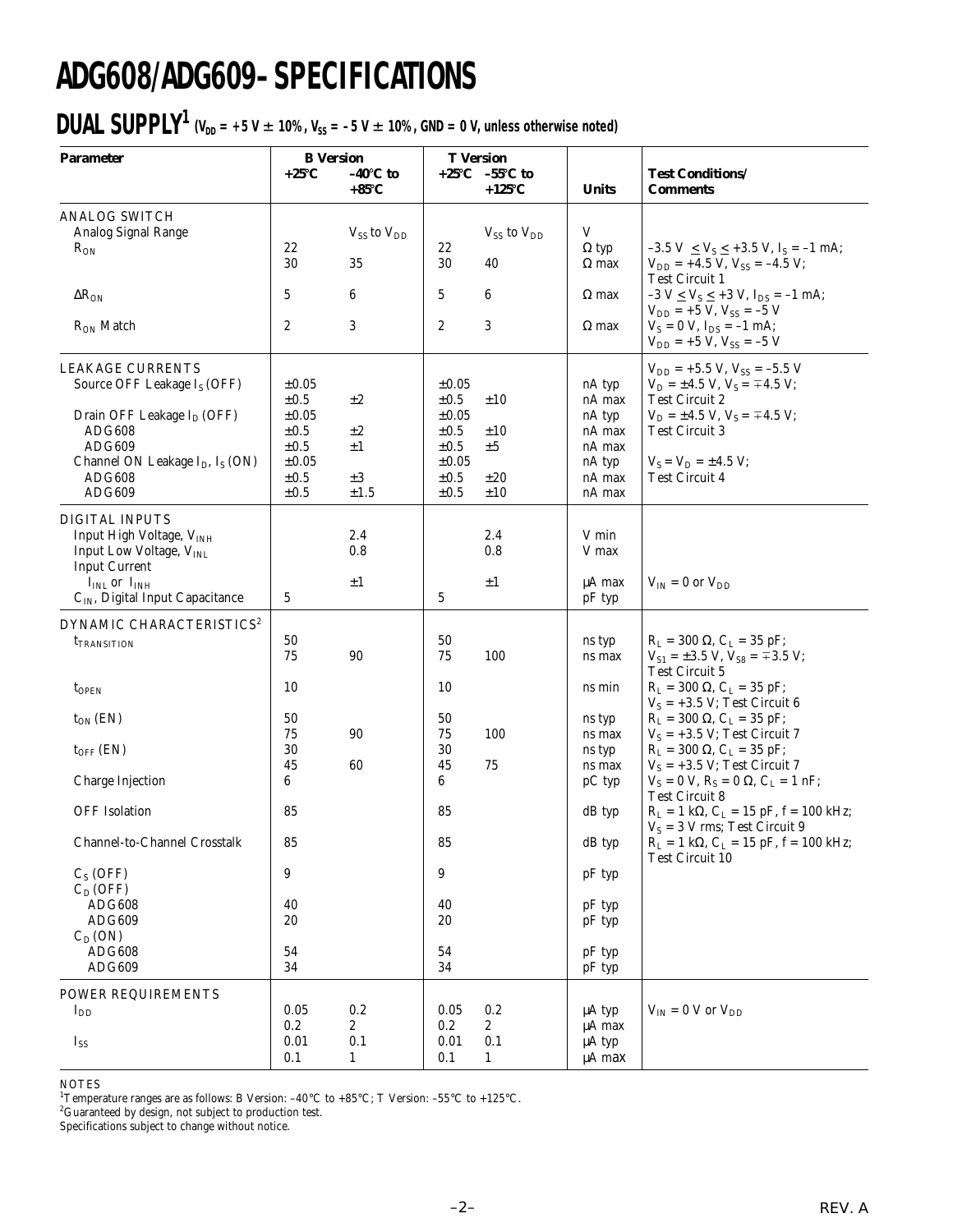## **SINGLE SUPPLY<sup>1</sup>**  $(V_{DD} = +5 V \pm 10\%$ ,  $V_{SS} = 0 V$ , GND = 0 V, unless otherwise noted)

| <b>Parameter</b>                                        | <b>B</b> Version  |                                      | <b>T</b> Version       |                                                       |                                                      |                                                                               |
|---------------------------------------------------------|-------------------|--------------------------------------|------------------------|-------------------------------------------------------|------------------------------------------------------|-------------------------------------------------------------------------------|
|                                                         | $+25^{\circ}C$    | $-40^{\circ}$ C to<br>$+85^{\circ}C$ |                        | $+25^{\circ}$ C $-55^{\circ}$ C to<br>$+125^{\circ}C$ | <b>Units</b>                                         | <b>Test Conditions/</b><br><b>Comments</b>                                    |
| <b>ANALOG SWITCH</b>                                    |                   |                                      |                        |                                                       |                                                      |                                                                               |
| Analog Signal Range                                     |                   | 0 to $V_{DD}$                        |                        | 0 to $V_{DD}$                                         | V                                                    |                                                                               |
| $R_{ON}$                                                | 40<br>50          | 60                                   | 40<br>50               | 70                                                    | $\Omega$ typ<br>$\Omega$ max                         | $V_S = +3.5$ V, $I_S = -1$ mA;<br>$V_{DD} = +4.5 V;$                          |
|                                                         |                   |                                      |                        |                                                       |                                                      | <b>Test Circuit 1</b>                                                         |
| $\Delta R_{ON}$                                         | 5                 | 6                                    | 5                      | 6                                                     | $\Omega$ max                                         | +1 $V \le V_S \le$ +3 V, $I_{DS}$ = -1 mA;<br>$V_{DD}$ = +5 V                 |
| $R_{ON}$ Match                                          | $\boldsymbol{2}$  | 3                                    | $\overline{2}$         | 3                                                     | $\Omega$ max                                         | $V_S = 0 V$ , $I_{DS} = -1 mA$ ;<br>$V_{DD}$ = +5 V                           |
| <b>LEAKAGE CURRENTS</b>                                 |                   |                                      |                        |                                                       |                                                      | $V_{DD}$ = +5.5 V                                                             |
| Source OFF Leakage I <sub>S</sub> (OFF)                 | $\pm 0.05$        |                                      | $\pm 0.05$             |                                                       | nA typ                                               | $V_D = 4.5$ V/0.1 V, $V_S = 0.1$ V/4.5 V;                                     |
|                                                         | $\pm 0.5$         | $\pm 2$                              | $\pm 0.5$              | ±10                                                   | nA max                                               | <b>Test Circuit 2</b>                                                         |
| Drain OFF Leakage $I_D$ (OFF)                           | $\pm 0.05$        |                                      | $\pm 0.05$             |                                                       | nA typ                                               | $V_D = 4.5$ V/0.1 V, $V_S = 0.1$ V/4.5 V;                                     |
| <b>ADG608</b><br>ADG609                                 | ±0.5<br>$\pm 0.5$ | $\pm 2$<br>$\pm 1$                   | $\pm 0.5$<br>$\pm 0.5$ | ±10<br>±5                                             | nA max<br>nA max                                     | <b>Test Circuit 3</b>                                                         |
| Channel ON Leakage I <sub>D</sub> , I <sub>S</sub> (ON) | $\pm 0.05$        |                                      | $\pm 0.05$             |                                                       | nA typ                                               | $V_S = V_D = 4.5$ V/0.1 V;                                                    |
| ADG608                                                  | ±0.5              | $\pm 3$                              | $\pm 0.5$              | $\pm 20$                                              | nA max                                               | <b>Test Circuit 4</b>                                                         |
| ADG609                                                  | ±0.5              | $\pm 1.5$                            | $\pm 0.5$              | ±10                                                   | nA max                                               |                                                                               |
| <b>DIGITAL INPUTS</b>                                   |                   |                                      |                        |                                                       |                                                      |                                                                               |
| Input High Voltage, VINH                                |                   | 2.4                                  |                        | 2.4                                                   | V min                                                |                                                                               |
| Input Low Voltage, VINL                                 |                   | 0.8                                  |                        | 0.8                                                   | V max                                                |                                                                               |
| <b>Input Current</b>                                    |                   |                                      |                        |                                                       |                                                      |                                                                               |
| $IINL$ or $IINH$                                        |                   | $\pm 1$                              |                        | $\pm 1$                                               | μA max                                               | $V_{IN} = 0$ or $V_{DD}$                                                      |
| C <sub>IN</sub> , Digital Input Capacitance             | 5                 |                                      | 5                      |                                                       | pF typ                                               |                                                                               |
| DYNAMIC CHARACTERISTICS <sup>2</sup>                    |                   |                                      |                        |                                                       |                                                      |                                                                               |
| <b>t</b> TRANSITION                                     | 80                |                                      | 80                     |                                                       | ns typ                                               | $R_L$ = 300 $\Omega$ , $C_L$ = 35 pF;                                         |
|                                                         | 100               | 130                                  | 100                    | 150                                                   | ns max                                               | $V_{S1} = 3.5$ V/0 V, $V_{S8} = 0$ V/3.5 V;<br><b>Test Circuit 5</b>          |
| $t_{\rm OPEN}$                                          | 10                |                                      | 10                     |                                                       | ns min                                               | $R_L = 300 \Omega$ , $C_L = 35 pF$ ;                                          |
|                                                         |                   |                                      |                        |                                                       |                                                      | $V_S = +3.5 V$ ; Test Circuit 6                                               |
| $t_{ON}$ (EN)                                           | 80                |                                      | 80                     |                                                       | ns typ                                               | $R_L$ = 300 $\Omega$ , $C_L$ = 35 pF;                                         |
|                                                         | 100               | 130                                  | 100                    | 150                                                   | ns max                                               | $V_S = +3.5 V$ ; Test Circuit 7                                               |
| $t_{OFF}$ (EN)                                          | 40                |                                      | 40                     |                                                       | ns typ                                               | $R_L = 300 \Omega$ , $C_L = 35 pF$ ;                                          |
|                                                         | 50                | 60                                   | 50                     | 75                                                    | ns max                                               | $V_S = +3.5 V$ ; Test Circuit 7                                               |
| Charge Injection                                        | 0.5<br>3          |                                      | 0.5<br>3               |                                                       | pC typ<br>pC max                                     | $V_S = 0 V$ , $R_S = 0 \Omega$ , $C_L = 1 nF$ ;<br><b>Test Circuit 8</b>      |
| <b>OFF</b> Isolation                                    | 85                |                                      | 85                     |                                                       | dB typ                                               | $R_L = 1 k\Omega$ , $C_L = 15 pF$ , $f = 100 kHz$ ;                           |
|                                                         |                   |                                      |                        |                                                       |                                                      | $V_S = 1.5$ V rms; Test Circuit 9                                             |
| Channel-to-Channel Crosstalk                            | 85                |                                      | 85                     |                                                       | dB typ                                               | $R_L = 1 k\Omega$ , $C_L = 15 pF$ , $f = 100 kHz$ ;<br><b>Test Circuit 10</b> |
| $C_S$ (OFF)                                             | 9                 |                                      | 9                      |                                                       | pF typ                                               |                                                                               |
| $C_D(OFF)$                                              |                   |                                      |                        |                                                       |                                                      |                                                                               |
| <b>ADG608</b>                                           | 40                |                                      | 40                     |                                                       | pF typ                                               |                                                                               |
| ADG609                                                  | 20                |                                      | 20                     |                                                       | pF typ                                               |                                                                               |
| $C_D (ON)$                                              |                   |                                      |                        |                                                       |                                                      |                                                                               |
| <b>ADG608</b>                                           | 54                |                                      | 54                     |                                                       | pF typ                                               |                                                                               |
| ADG609                                                  | 34                |                                      | 34                     |                                                       | $\ensuremath{\mathbf{p}}\ensuremath{\mathbf{F}}$ typ |                                                                               |
| POWER REQUIREMENTS                                      |                   |                                      |                        |                                                       |                                                      |                                                                               |
| $I_{DD}$                                                | 0.05              | 0.2                                  | 0.05                   | 0.2                                                   | μA typ                                               | $V_{IN}$ = 0 V or $V_{DD}$                                                    |
|                                                         | 0.2               | $\boldsymbol{2}$                     | $0.2\,$                | $\boldsymbol{2}$                                      | μA max                                               |                                                                               |

NOTES 1 Temperature ranges are as follows: B Version: –40°C to +85°C; T Version: –55°C to +125°C.

 ${}^{2}$ Guaranteed by design, not subject to production test.

Specifications subject to change without notice.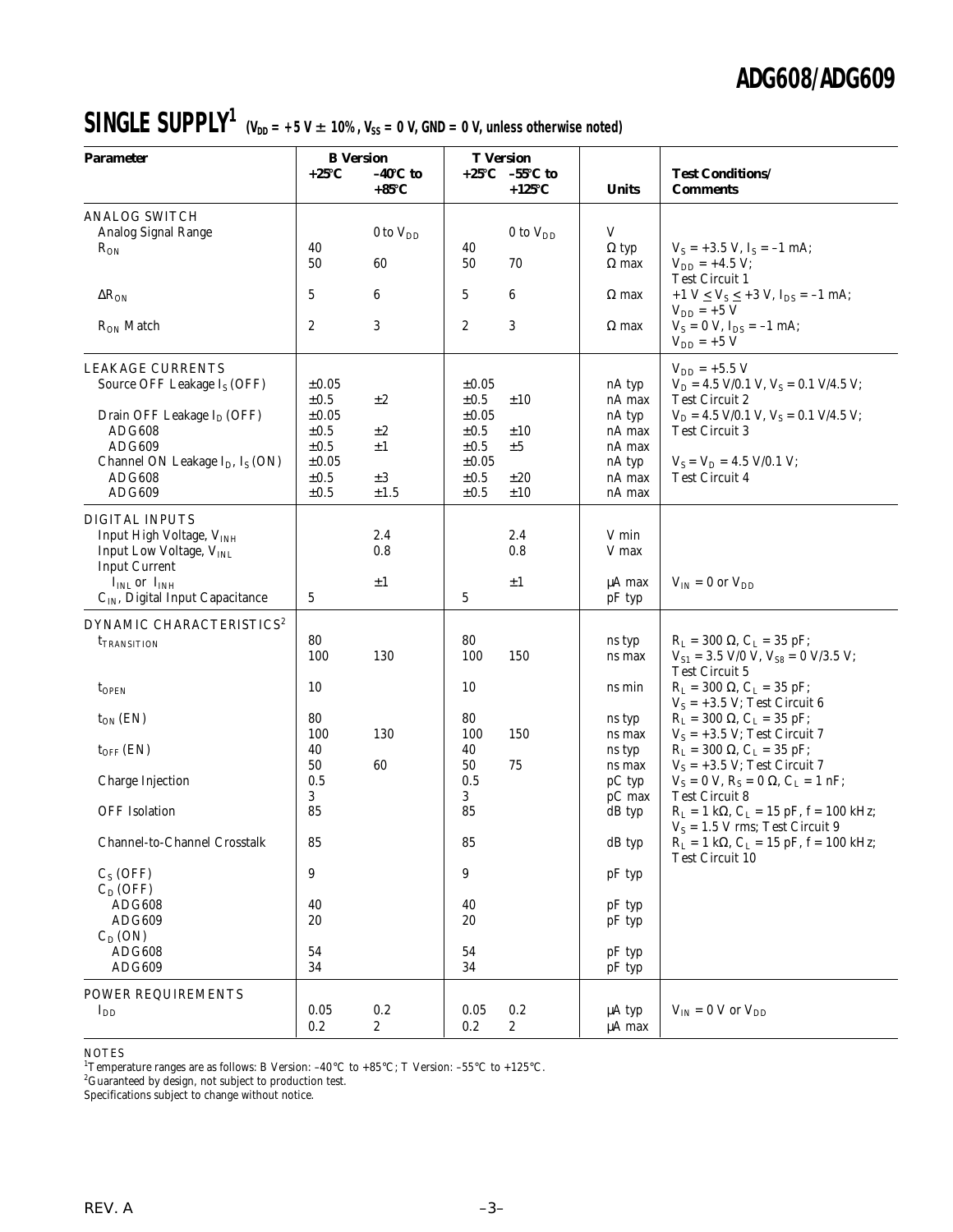# **ADG608/ADG609–SPECIFICATIONS**

## $SIMGLE SUPPLY^1$  (V<sub>DD</sub> = +3.3 V  $\pm$  10%, V<sub>SS</sub> = 0 V, GND = 0 V, unless otherwise noted)

| <b>Parameter</b>                                                                                                                                                                                   | <b>B</b> Version<br>$+25^{\circ}C$                                                                      | $-40^{\circ}$ C to                               |                                                                                                         | <b>T</b> Version<br>$+25^{\circ}$ C $-55^{\circ}$ C to |                                                                              | <b>Test Conditions/</b>                                                                                                                                                                                              |
|----------------------------------------------------------------------------------------------------------------------------------------------------------------------------------------------------|---------------------------------------------------------------------------------------------------------|--------------------------------------------------|---------------------------------------------------------------------------------------------------------|--------------------------------------------------------|------------------------------------------------------------------------------|----------------------------------------------------------------------------------------------------------------------------------------------------------------------------------------------------------------------|
|                                                                                                                                                                                                    |                                                                                                         | $+85^{\circ}C$                                   |                                                                                                         | $+125^{\circ}C$                                        | <b>Units</b>                                                                 | <b>Comments</b>                                                                                                                                                                                                      |
| <b>ANALOG SWITCH</b><br>Analog Signal Range<br>$R_{ON}$<br>$R_{ON}$ Match                                                                                                                          | 60<br>90<br>3                                                                                           | 0 to $V_{DD}$<br>100<br>3                        | 60<br>90<br>3                                                                                           | $0$ to $V_{DD}$<br>120<br>3                            | V<br>$\Omega$ typ<br>$\Omega$ max<br>$\Omega$ max                            | $V_S = +1.5 V$ , $I_S = -1$ mA;<br>$V_{DD}$ = +3 V; Test Circuit 1<br>$V_S = 0$ V, $I_{DS} = -1$ mA, $V_{DD} = +3.3$ V                                                                                               |
| <b>LEAKAGE CURRENTS</b><br>Source OFF Leakage I <sub>S</sub> (OFF)<br>Drain OFF Leakage $I_D$ (OFF)<br><b>ADG608</b><br>ADG609<br>Channel ON Leakage $I_D$ , $I_S$ (ON)<br><b>ADG608</b><br>ADG609 | $\pm 0.05$<br>$\pm 0.5$<br>$\pm 0.05$<br>$\pm 0.5$<br>$\pm 0.5$<br>$\pm 0.05$<br>$\pm 0.5$<br>$\pm 0.5$ | $\pm 2$<br>$\pm 2$<br>$\pm 1$<br>$\pm 3$<br>±1.5 | $\pm 0.05$<br>$\pm 0.5$<br>$\pm 0.05$<br>$\pm 0.5$<br>$\pm 0.5$<br>$\pm 0.05$<br>$\pm 0.5$<br>$\pm 0.5$ | ±10<br>±10<br>±5<br>±20<br>±10                         | nA typ<br>nA max<br>nA typ<br>nA max<br>nA max<br>nA typ<br>nA max<br>nA max | $V_{DD}$ = +3.6 V<br>$V_D = 2.6$ V/0.1 V, $V_S = 0.1$ V/2.6 V;<br><b>Test Circuit 2</b><br>$V_D = 2.6$ V/0.1 V, $V_S = 0.1$ V/2.6 V;<br><b>Test Circuit 3</b><br>$V_S = V_D = 2.6$ V/0.1 V;<br><b>Test Circuit 4</b> |
| <b>DIGITAL INPUTS</b><br>Input High Voltage, V <sub>INH</sub><br>Input Low Voltage, V <sub>INL</sub><br><b>Input Current</b><br>$IINL$ or $IINH$<br>$\mathrm{C_{IN}}$ Digital Input Capacitance    | 5                                                                                                       | 2.4<br>0.8<br>$\pm 1$                            | $\sqrt{5}$                                                                                              | 2.4<br>0.8<br>±1                                       | V min<br>V max<br>$\mu A$ max<br>pF typ                                      | $V_{IN} = 0$ or $V_{DD}$                                                                                                                                                                                             |
| DYNAMIC CHARACTERISTICS <sup>2</sup><br><b>t</b> TRANSITION                                                                                                                                        | 120<br>170                                                                                              | 225                                              | 120<br>170                                                                                              | 250                                                    | ns typ<br>ns max                                                             | $R_L = 300 \Omega$ , $C_L = 35 pF$ ;<br>$V_{S1} = 1.5$ V/0 V, $V_{S8} = 0$ V/1.5 V;<br><b>Test Circuit 5</b>                                                                                                         |
| $t_{\text{OPEN}}$                                                                                                                                                                                  | 10                                                                                                      |                                                  | 10                                                                                                      |                                                        | ns min                                                                       | $R_L = 300 \Omega$ , $C_L = 35 pF$ ;                                                                                                                                                                                 |
| $t_{ON}$ (EN)<br>$t_{OFF}$ (EN)                                                                                                                                                                    | 120<br>170<br>40<br>60                                                                                  | 225<br>75                                        | 120<br>170<br>40<br>60                                                                                  | 250<br>90                                              | ns typ<br>ns max<br>ns typ<br>ns max                                         | $V_S = +1.5 V$ ; Test Circuit 6<br>$R_L = 300 \Omega$ , $C_L = 35 pF$ ;<br>$V_S = +1.5 V$ ; Test Circuit 7<br>$R_L = 300 \Omega$ , $C_L = 35 pF$ ;<br>$V_S = +1.5 V$ ; Test Circuit 7                                |
| Charge Injection<br><b>OFF</b> Isolation                                                                                                                                                           | 0.5<br>3<br>85                                                                                          |                                                  | 0.5<br>3<br>85                                                                                          |                                                        | pC typ<br>pC max<br>dB typ                                                   | $V_S = 0 V$ , $R_S = 0 \Omega$ , $C_L = 1 nF$ ;<br><b>Test Circuit 8</b><br>$R_L = 1 k\Omega$ , $C_L = 15 pF$ , $f = 100 kHz$ ;                                                                                      |
| Channel-to-Channel Crosstalk                                                                                                                                                                       | 85                                                                                                      |                                                  | 85                                                                                                      |                                                        | dB typ                                                                       | $V_S = 1$ V rms; Test Circuit 9<br>$R_L = 1 k\Omega$ , $C_L = 15 pF$ , $f = 100 kHz$ ;                                                                                                                               |
| $C_S$ (OFF)<br>$C_D(OFF)$<br>ADG608<br><b>ADG609</b><br>$C_D (ON)$                                                                                                                                 | 9<br>40<br>20                                                                                           |                                                  | 9<br>40<br>20                                                                                           |                                                        | pF typ<br>pF typ<br>pF typ                                                   | Test Circuit 10                                                                                                                                                                                                      |
| <b>ADG608</b><br>ADG609                                                                                                                                                                            | 54<br>34                                                                                                |                                                  | 54<br>34                                                                                                |                                                        | pF typ<br>pF typ                                                             |                                                                                                                                                                                                                      |
| POWER REQUIREMENTS<br>$I_{DD}$                                                                                                                                                                     | 0.05<br>0.2                                                                                             | $0.2\,$<br>$\mathbf{2}$                          | 0.05<br>0.2                                                                                             | 0.2<br>$\overline{\mathbf{2}}$                         | μA typ<br>μA max                                                             | $V_{IN}$ = 0 V or $V_{DD}$                                                                                                                                                                                           |

NOTES

<sup>1</sup>Temperature ranges are as follows: B Version: –40°C to +85°C; T Version: –55°C to +125°C.<br><sup>2</sup>Guaranteed by design, not subject to production test.

Specifications subject to change without notice.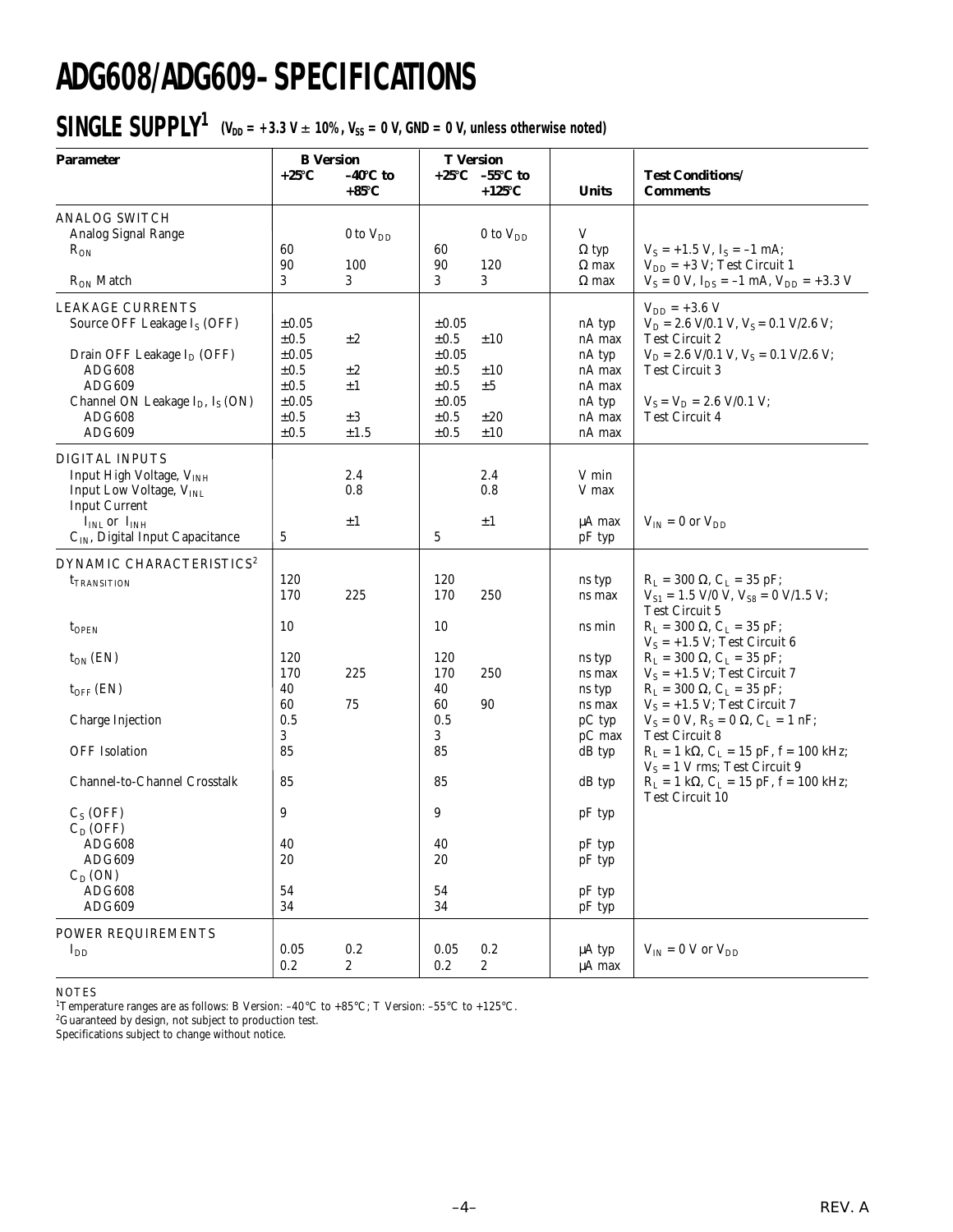#### **ABSOLUTE MAXIMUM RATINGS<sup>1</sup>**

| $(T_A = +25\degree C$ unless otherwise noted)                              |
|----------------------------------------------------------------------------|
|                                                                            |
|                                                                            |
|                                                                            |
|                                                                            |
| or 20 mA, Whichever Occurs First                                           |
|                                                                            |
| Peak Current. S or D                                                       |
| (Pulsed at 1 ms, 10% Duty Cycle Max)  40 mA                                |
| <b>Operating Temperature Range</b>                                         |
| Industrial (B Version) $\ldots \ldots \ldots \ldots -40^{\circ}C$ to +85°C |
| Extended (T Version) $\ldots \ldots \ldots \ldots -55^{\circ}C$ to +125°C  |
| Storage Temperature Range $\ldots \ldots \ldots \ldots -65$ °C to +150°C   |
|                                                                            |
| Plastic DIP Package                                                        |
|                                                                            |
| Lead Temperature, Soldering (10 sec)  +260°C                               |

| <b>SOIC Package</b>         |
|-----------------------------|
|                             |
| Lead Temperature, Soldering |
|                             |
|                             |
| <b>TSSOP Package</b>        |
|                             |
| Lead Temperature, Soldering |
|                             |
|                             |
|                             |
| <b>NOTES</b>                |

NOTES 1 Stresses above those listed under "Absolute Maximum Ratings" may cause permanent damage to the device. This is a stress rating only and functional operation of the device at these or any other conditions above those listed in the operational sections of this specification is not implied. Exposure to absolute maximum rating conditions for extended periods may affect device reliability. Only one absolute maximum rating may be applied at any one time.

 $^{2}$ Overvoltages at A, S, D or EN will be clamped by internal diodes. Current should be limited to the maximum ratings given.

#### **Table I. ADG608 Truth Table**

| A2          | A1 | A <sub>0</sub> | EN | <b>ON SWITCH</b> |
|-------------|----|----------------|----|------------------|
| $\mathbf X$ | X  | X              |    | <b>NONE</b>      |
|             | 0  | 0              |    |                  |
|             |    |                |    | $\boldsymbol{2}$ |
|             |    |                |    | 3                |
|             |    |                |    | 4                |
|             |    |                |    | 5                |
|             |    |                |    | 6                |
|             |    |                |    |                  |
|             |    |                |    | 8                |

X = Don't Care

| A0<br>EN<br>$\mathsf{v}_{\mathsf{ss}}$<br>S <sub>1</sub><br>S2<br>S3<br>S4<br>D | $\overline{\mathbf{2}}$<br>3<br>4<br>5<br>6 | <b>ADG608</b><br><b>TOP VIEW</b><br>(Not to Scale) | $16$ A1<br>15<br>14<br>13<br>12<br>10<br>ā | A2<br><b>GND</b><br>V <sub>DD</sub><br>S <sub>5</sub><br>S <sub>6</sub><br>S7<br>S8 |
|---------------------------------------------------------------------------------|---------------------------------------------|----------------------------------------------------|--------------------------------------------|-------------------------------------------------------------------------------------|
|                                                                                 |                                             |                                                    |                                            |                                                                                     |

#### **Table II. ADG609 Truth Table**

| A1 | A0 | EN | <b>ON SWITCH PAIR</b> |
|----|----|----|-----------------------|
| X  |    |    | <b>NONE</b>           |
|    |    |    |                       |
|    |    |    | 2                     |
|    |    |    | 3                     |
|    |    |    |                       |

X = Don't Care

#### **PIN CONFIGURATIONS**

#### **DIP/SOIC/TSSOP DIP/SOIC/TSSOP**

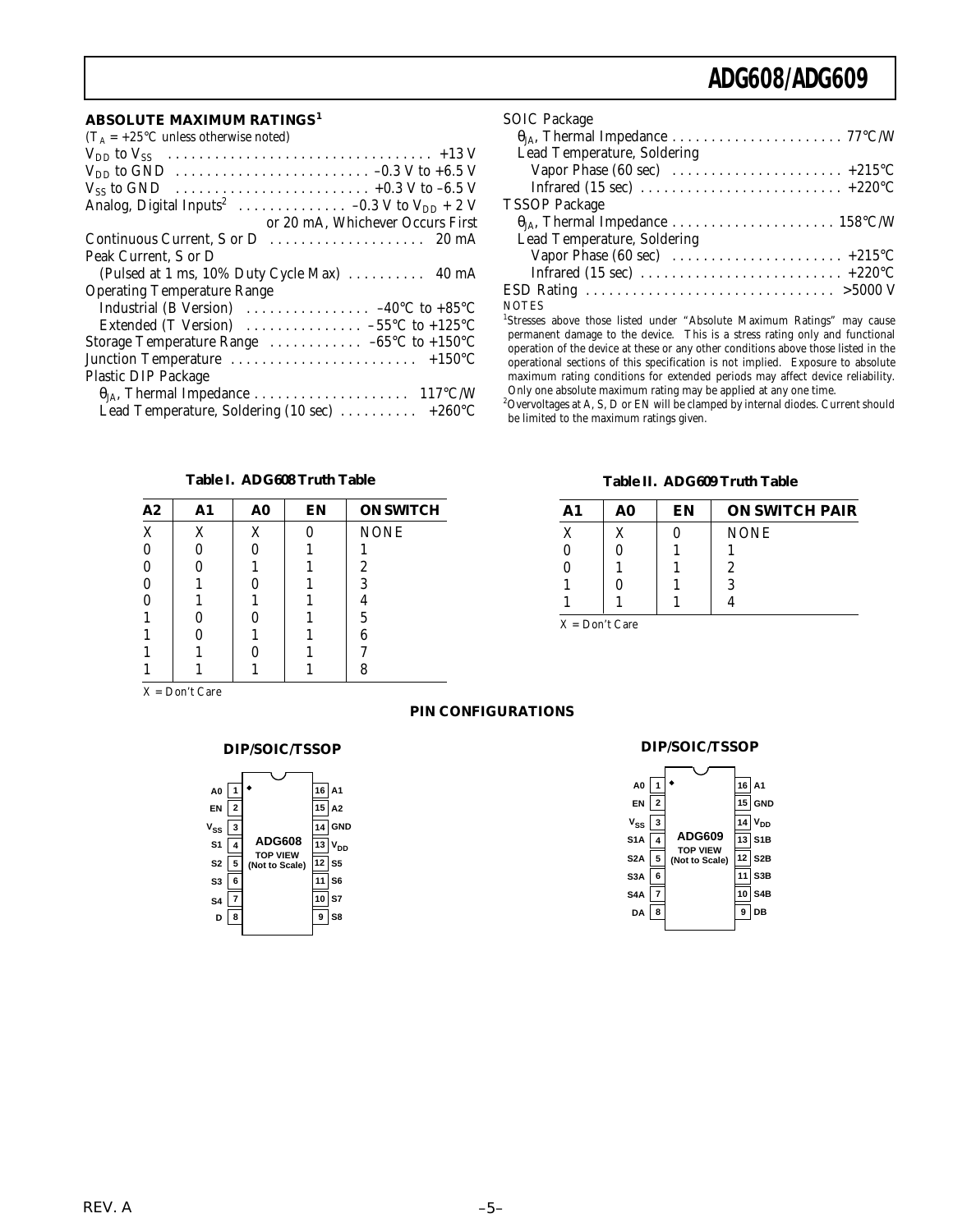### **ADG608/ADG609–Typical Performance Characteristics**



Figure 1.  $R_{ON}$  as a Function of  $V_D$  (V<sub>S</sub>): Dual Supply Voltage



Figure 2.  $R_{ON}$  as a Function of  $V_D$  (V<sub>S</sub>) for Different Temperatures



Figure 3.  $R_{ON}$  as a Function of  $V_D$  (V<sub>S</sub>) for Different **Temperatures** 



Figure 4. R<sub>ON</sub> as a Function of  $V_D$  (V<sub>S</sub>): Single Supply Voltage



Figure 5.  $R_{ON}$  as a Function of  $V_D$  (V<sub>S</sub>) for Different Temperatures



Figure 6. Leakage Currents as a Function of  $V_D$  ( $V_S$ )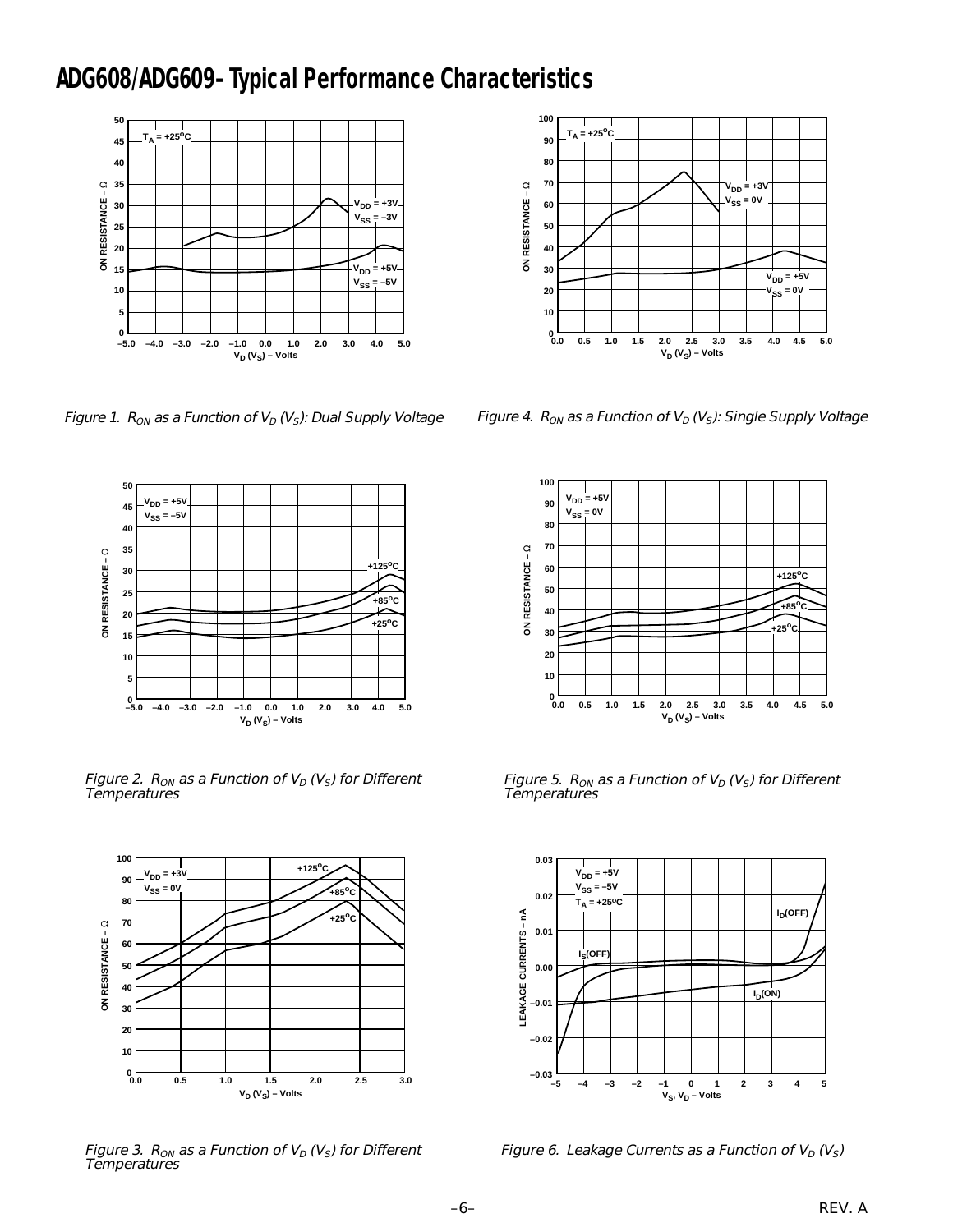

Figure 7. Leakage Currents as a Function of  $V_D$  ( $V_S$ )



Figure 8. Positive Supply Current vs. Switching Frequency



Figure 9. Charge Injection vs. Analog Voltage  $V_S$ 



Figure 10. Leakage Currents as a Function of  $V_D$  (V<sub>S</sub>)



Figure 11. Negative Supply Current vs. Switching Frequency



Figure 12. Crosstalk and Off Isolation vs. Frequency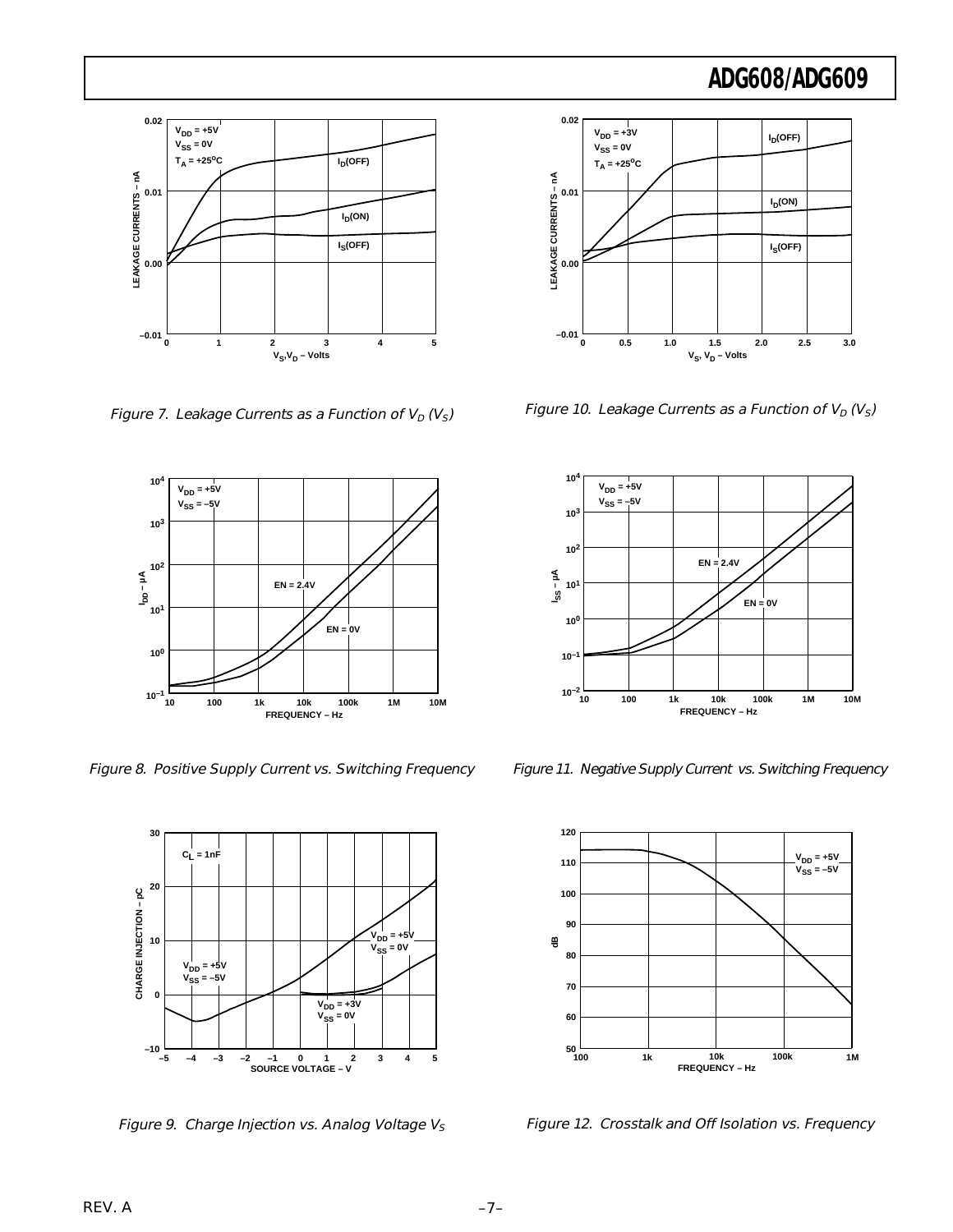## **Test Circuits**



Test Circuit 1. On Resistance



Test Circuit 3.  $I_D$  (OFF)



Test Circuit 2.  $I_S$  (OFF)



Test Circuit 4.  $I_D$  (ON)



Test Circuit 5. Switching Time of Multiplexer,  $t_{TRANSITION}$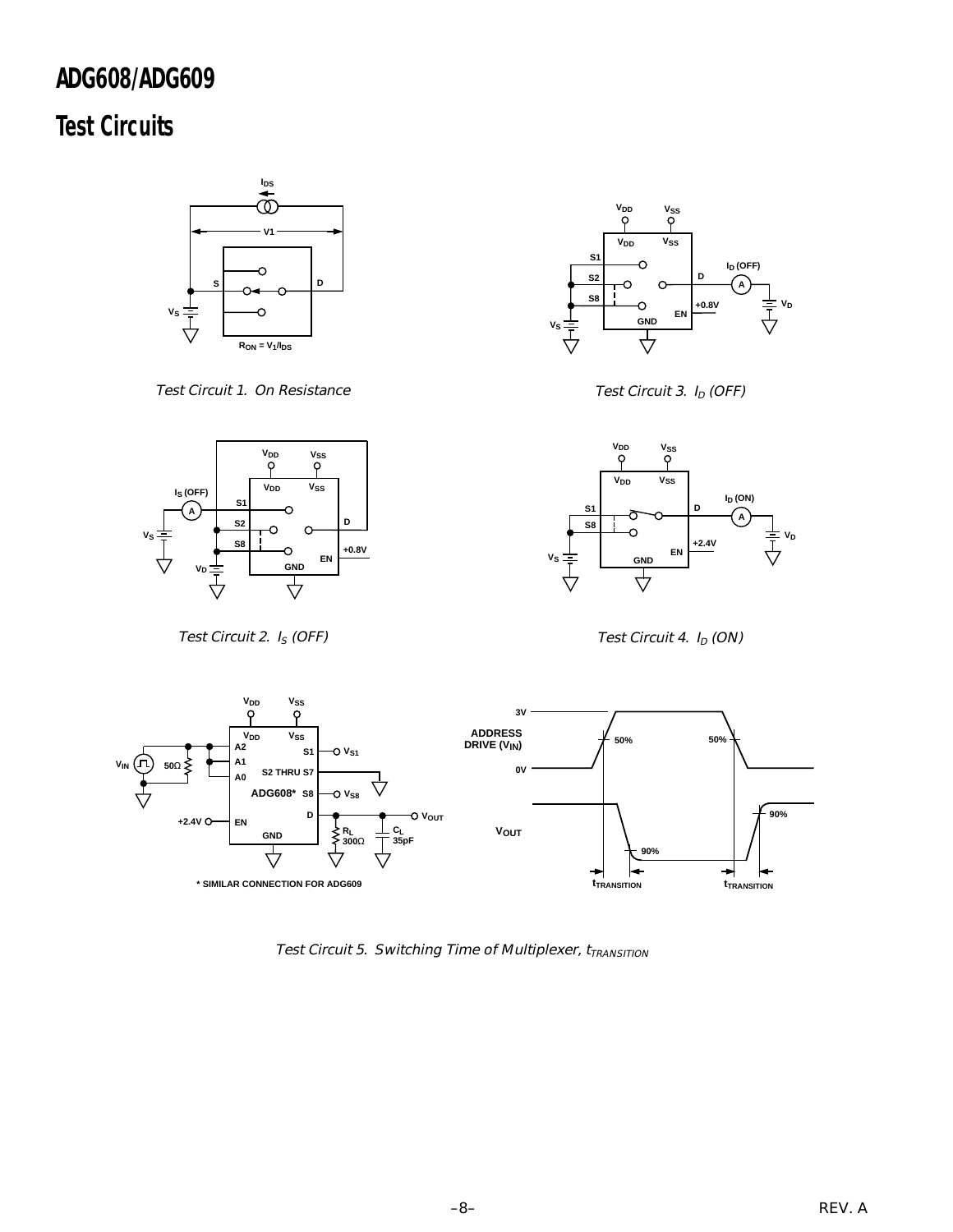

Test Circuit 6. Break-Before-Make Delay, t<sub>OPEN</sub>



Test Circuit 7. Enable Delay,  $t_{ON}$  (EN),  $t_{OFF}$  (EN)



Test Circuit 8. Charge Injection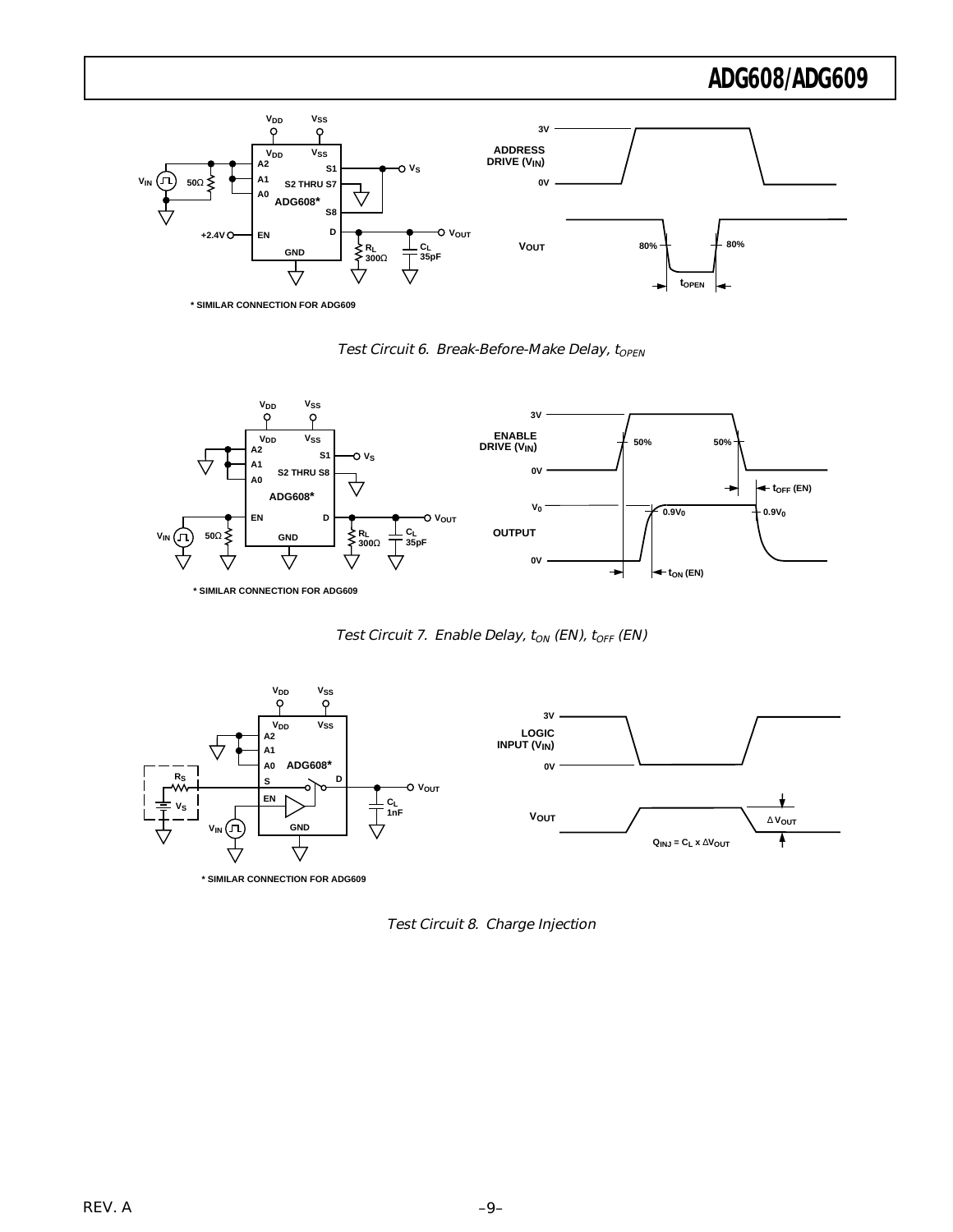

Test Circuit 9. OFF Isolation



Test Circuit 10. Channel-to-Channel Crosstalk

| <b>TERMINOLOGY</b>                |                                                                                                                            | $t_{\rm OFF}$ (EN)                   | Delay time between the 50% and 90% points<br>of the digital input and switch "OFF"                                               |  |
|-----------------------------------|----------------------------------------------------------------------------------------------------------------------------|--------------------------------------|----------------------------------------------------------------------------------------------------------------------------------|--|
| $V_{DD}$                          | Most positive power supply potential.                                                                                      |                                      |                                                                                                                                  |  |
| $V_{SS}$                          | Most negative power supply potential in dual<br>supplies. In single supply applications, it may<br>be connected to ground. | t <sub>TRANSITION</sub>              | condition.<br>Delay time between the 50% and 90% points<br>of the digital inputs and the switch "ON"                             |  |
| <b>GND</b>                        | Ground (0 V) reference.                                                                                                    |                                      | condition when switching from one address<br>state to another.                                                                   |  |
| $R_{ON}$                          | Ohmic resistance between D and S.                                                                                          | $t_{\rm OPEN}$                       | "OFF" time measured between the 80%                                                                                              |  |
| $\Delta R_{ON}$                   | R <sub>ON</sub> variation due to a change in the analog<br>input voltage with a constant load current.                     |                                      | points of both switches when switching from<br>one address state to another.                                                     |  |
| $R_{ON}$ Match                    | Difference between the $R_{ON}$ of any two<br>channels.                                                                    | $V_{INL}$                            | Maximum input voltage for logic "0."                                                                                             |  |
|                                   |                                                                                                                            | V <sub>INH</sub>                     | Minimum input voltage for logic "1."                                                                                             |  |
| $I_S(OFF)$                        | Source leakage current when the switch is off.                                                                             | $I_{INL}$ ( $I_{INH}$ )<br>Crosstalk | Input current of the digital input.                                                                                              |  |
| $I_D$ (OFF)<br>$I_D$ , $I_S (ON)$ | Drain leakage current when the switch is off.<br>Channel leakage current when the switch is<br>on.                         |                                      | A measure of unwanted signal which is<br>coupled through from one channel to another<br>as a result of parasitic capacitance.    |  |
| $V_D, V_S$                        | Analog voltage on terminals D, S.                                                                                          | <b>Off Isolation</b>                 | A measure of unwanted signal coupling                                                                                            |  |
| $C_S(OFF)$                        | Channel input capacitance for "OFF"                                                                                        |                                      | through an "OFF" channel.                                                                                                        |  |
|                                   | condition.                                                                                                                 |                                      | Charge Injection A measure of the glitch impulse transferred<br>from the digital input to the analog output<br>during switching. |  |
| $C_D(OFF)$                        | Channel output capacitance for "OFF"<br>condition.                                                                         |                                      |                                                                                                                                  |  |
| $C_D$ , $C_S$ (ON)                | "ON" switch capacitance.                                                                                                   | $I_{DD}$                             | Positive supply current.                                                                                                         |  |
| $C_{IN}$                          | Digital input capacitance.                                                                                                 | $I_{SS}$                             | Negative supply current.                                                                                                         |  |
| $t_{\rm ON}$ (EN)                 | Delay time between the 50% and 90% points<br>of the digital input and switch "ON"<br>condition.                            |                                      |                                                                                                                                  |  |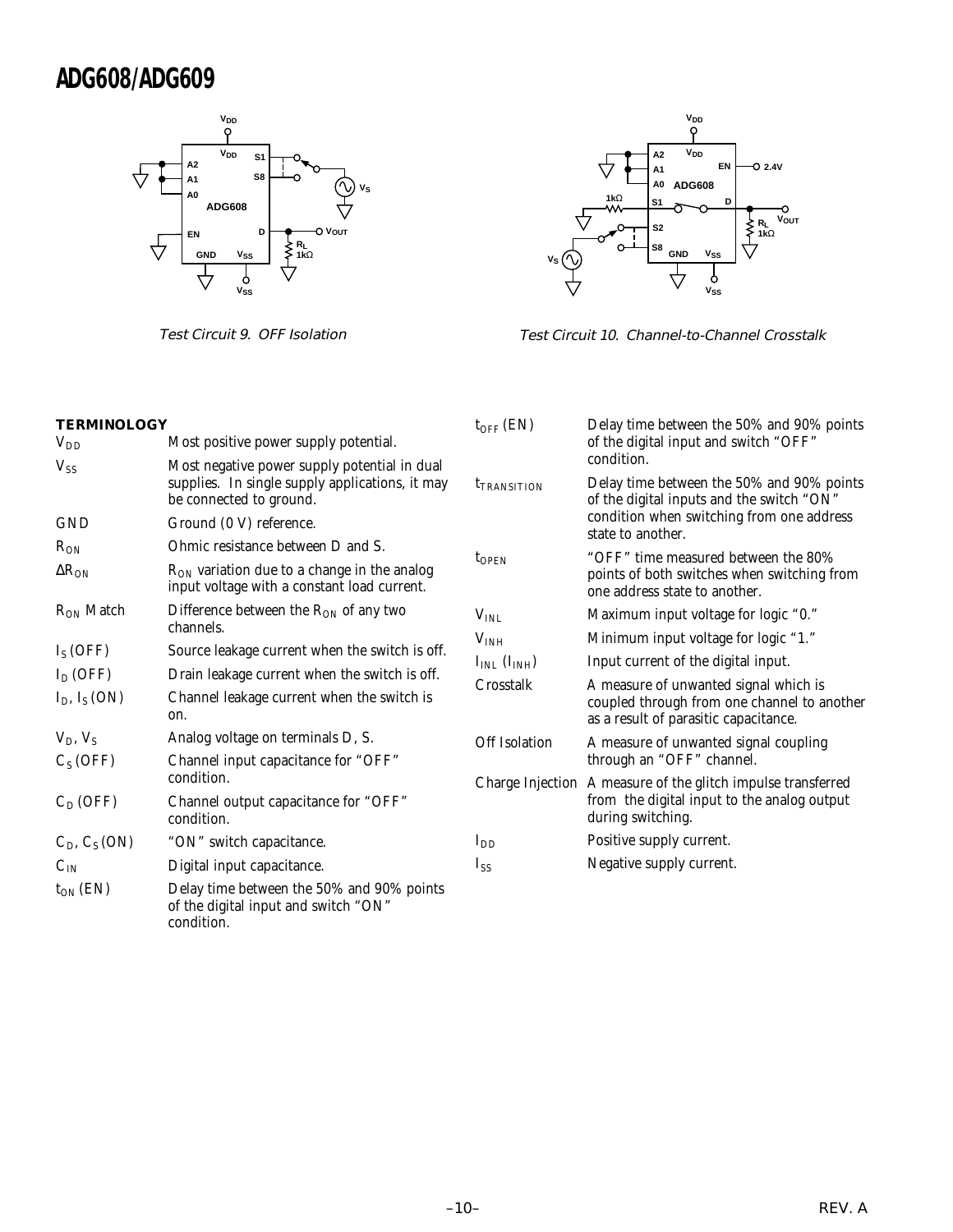#### **OUTLINE DIMENSIONS**

Dimensions shown in inches and (mm).

#### **16-Pin Plastic (N-16)**



**16-Pin SOIC (R-16A)**